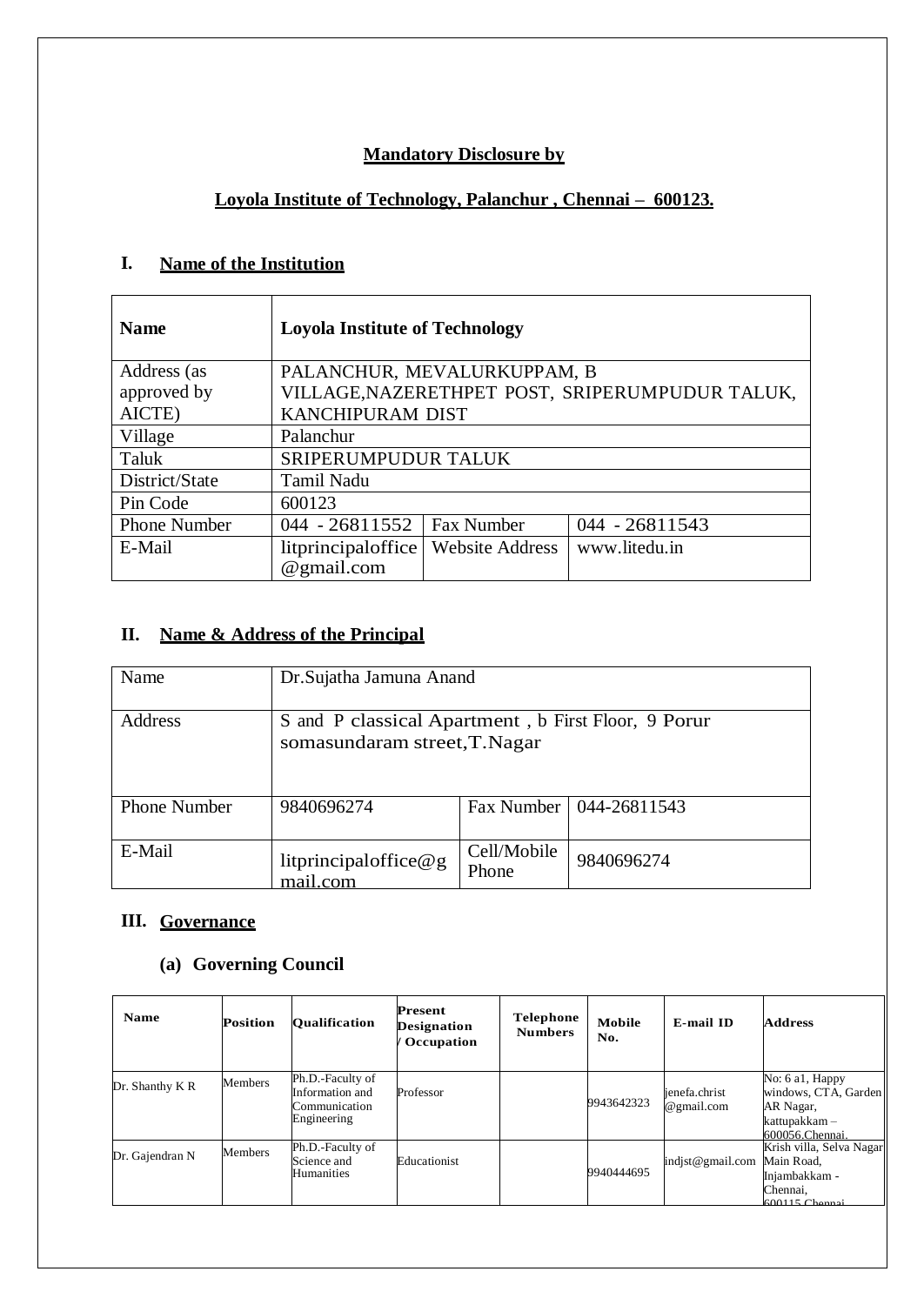|                               | Members             | M.E.-Computer                                                       |                                                   |                             |            |                                      | Chennai – Tamil Nadu                                                                                     |
|-------------------------------|---------------------|---------------------------------------------------------------------|---------------------------------------------------|-----------------------------|------------|--------------------------------------|----------------------------------------------------------------------------------------------------------|
| Mr. Bharathi Raja R           |                     | Science and<br>Engineering                                          | <b>State Government</b><br>Nominee                |                             | 9791416490 | rajaecegce@<br>gmail.com             | Chennai                                                                                                  |
| Mr. Dhanasekar B              | Members             | M.E.-<br>Communication<br>Engineering                               | Director                                          |                             | 9840052457 | dhana@benc<br>hmarkgroup.<br>com     | No 5 c, East<br>Ellaiamman koil<br>Street, Kottur, -<br>Chennai, 600085-<br>Chonn                        |
| Mrs.Uma Maheswari             | Members             | $M.E.-$<br>Communication<br>Engineering                             | Assistant professor                               |                             | 9003666341 | umaselva25@<br>gmail.com             | B6504, Ozone greens<br>Apartment, Perumbakka<br>m, - Chennai, 600100<br>Chennai                          |
| Dr. Leo Vijilious ma          | Members             | Ph.D.-Others<br>Computer Science<br>Engineering                     | Director                                          |                             | 9444209536 | _vijilious@ya<br>hoo.com             | <b>DMI</b> Foundations<br>international,<br>Magazine road,<br>Parangimalai, St<br>Thomas Mount, -        |
| Mr.Ramachandran V             | Members             | Ph.D.-Others-<br>Computer Science<br>Engineering                    | Director                                          |                             | 9840995259 | rama5864@g<br>mail.com               | <b>DMI</b> Foundations<br>international,<br>Magazine road,<br>Parangimalai, St<br>Thomas Mount, -        |
| Dr. Suresh M                  | Members             | Ph.D.-Others<br>Computer Science<br>Engineering                     | Director                                          |                             | 9445016731 | mariasuresh<br>@yahoo.com            | <b>DMI</b> Foundations<br>international,<br>Magazine road,<br>Parangimalai, St<br>Thomas Mount           |
| Ms.Nambikkai Mary             | Members             | M.B.A.-Master of<br><b>Business</b><br>Administration               | Administrator                                     |                             | 9445016734 | loyolaoffice@<br>gmail.com           | <b>DMI</b> Foundations<br>international,<br>Magazine road,<br>Parangimalai, St<br>Thomas Mount           |
| Ms. Teresa M K                | Members             | Others-MA MPhil-<br>Others-Sociology                                | Correspondent                                     |                             | 9444906892 | dftcoreng2@<br>gmail.com             | <b>DMI</b> Foundations<br>international,<br>Magazine road,<br>Parangimalai, St<br>Thomas Mount           |
| Dr.Dhananjay Kumar Members    |                     | Ph.D.-Faculty of<br>Information and<br>Communication<br>Engineering | Professor                                         | 044 - 22516019              | 9840598722 | dhananjay@a<br>nnauniv.edu           | MIT Campus, Anna<br>University - Chennai,<br>600044<br>Chennai                                           |
| Dr. Sujatha Jamuna<br>Anand M | Member<br>Secretary | Ph.D.-Others-<br><b>ECE</b>                                         | Principal<br>Loyola<br>Institute of<br>Technology | 044 -268115529840696274     |            | litprinicpa<br>loffice@g<br>mail.com | S and P Classical<br>Apartment, B First<br>Floor, 9 Porur,<br>Somasundaram Street,<br>T Nagar - Chennai, |
| Ms. Rita Mary R               | Members             | Others-MA-Others-<br>English                                        | President Society of<br>DMI                       | 044 - 22339039   9444390711 |            | dft.adm2012<br>@gmail.com            | Amala Bhavan, Rudra<br>Road, St.Thomas<br>Mount - Chennai,<br>600016.                                    |
| Ms.Gnana Selvam<br>G          | Members             | Ph.D. Others-<br>English                                            | Director GM<br>DFT Group<br>of                    | 044 -22339039 9444390711    |            | dft.adm2012@g<br>mail. com           | Amala Bhavan, Rudra<br>Road, St.Thomas<br>Mount - Chennai,<br>600016.                                    |
| Dr.Arul Raj J E               | Members             | Ph.D.-Others-<br>Engineering                                        | Chairman<br><b>SCAD</b><br>Engineering<br>College | $0462 -$<br>2554121         | 9444390711 | dft.adm20<br>$12@$ gmail.<br>com     | Founder FX<br>College of<br>Engineering -<br>Palayamkottai<br>Tirunelveli                                |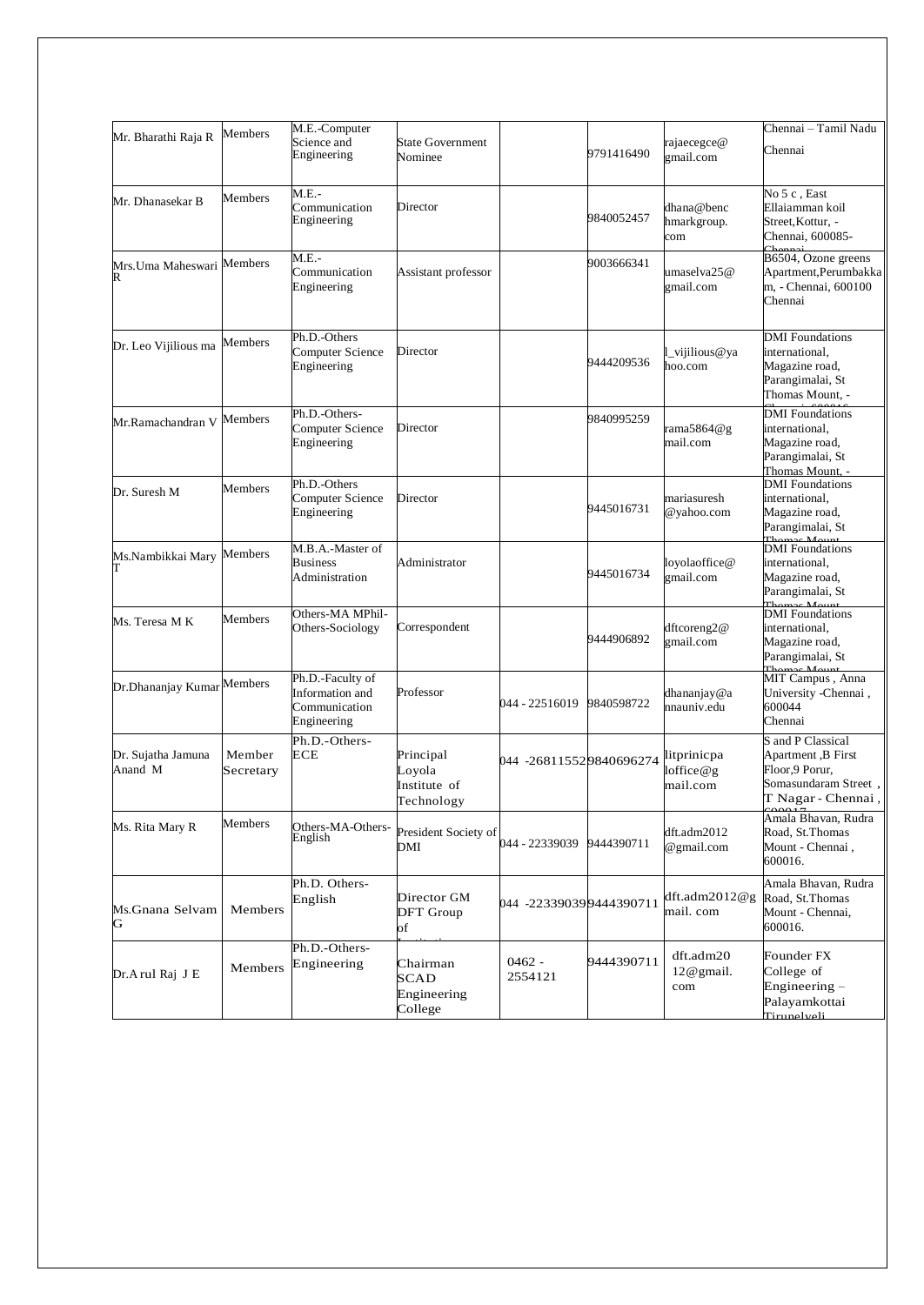# **(b) Planning & Monitoring Board**

| Name                        | Position | Category                                                                      | <b>Oualification</b>                                                     | <b>Present</b><br><b>Designation</b><br>Occupation            | <b>Telephone</b><br><b>Numbers</b> | Mobile<br><b>Numbers</b>            | Е-<br>mail<br>ĪD                         | Addre<br><b>SS</b>                                                                                         |
|-----------------------------|----------|-------------------------------------------------------------------------------|--------------------------------------------------------------------------|---------------------------------------------------------------|------------------------------------|-------------------------------------|------------------------------------------|------------------------------------------------------------------------------------------------------------|
| Dr. Sujatha<br>Jamuna Anand | Chairman | Principal of<br>the College                                                   | Ph.D. - ECE                                                              | Principal                                                     | $\overline{a}$                     | 9840696274 sujja13@gmFloor,9 Porur, | ail.com                                  | S and P Classical<br>Apartment , B First<br>Somasundaram<br>Street,<br>T                                   |
| Dr.Shanthy K.R              | Member   | <b>Senior Faculty</b><br>Member of the<br>College                             | Ph.D. - Faculty<br>of Information<br>and<br>Communication<br>Engineering | Professor                                                     |                                    | 9943642323                          | ienefa.christ@<br>gmail.com              | No: 6 a1, Happy<br>windows, CTA,<br>Garden AR Nagar,<br>kattupakkam –<br>600056.Chennai.                   |
| Mr.Gnana Sealan<br>G        | Member   | Industrial<br>Expert in the<br>field of<br>Engineering<br>and<br>Technology   | MA-Chemistry                                                             | Others -<br>General<br>Manager<br>and SP<br>Foundation        | L,                                 | 9841047279 gmail.com                | ks.sealan@                               | 27 - V, Madley<br>Road,<br>T<br>Nagar-<br>Chennai                                                          |
| Dr. Raja V.L                | Member   | <b>Senior Faculty</b><br>Member of the<br>College                             | Ph.D. - Faculty<br>of Mechanical<br>Engineering                          | Professor                                                     |                                    | 9626262596                          | il.com                                   | Plot No 1A.II<br>vlraja73@gma Cross Street, Bell<br>Nagar,<br>Manapakkam-<br>Chennai 600125                |
| Dr.Malathi K                | Member   | <b>Senior Faculty</b><br>Member from<br>University/Other Microwave<br>College | $Ph.D. -$<br>Engineering                                                 | Professor                                                     |                                    | 9444003497                          | mala@annauni University<br>v.edu         | $P$ 2/4, Anna<br>Staff Quarters,-<br>Chennai-600025.<br>Chennai                                            |
| Mr.Srinivasan D             | Member   | Industrial<br>Expert in the<br>Field of<br>Engineering<br>and Technology      | $B.E. -$<br>Mechanical<br>Engineering                                    | Others -<br>Managing<br>Director ACE<br>Tech India<br>pvt Ltd |                                    | 9842255554                          | vsrinivas@acetpadurmedu,<br>echindia.net | S.F.No.62 / 2 C,<br>Poonammallee-<br>Chennai,<br>607102-<br>Tiruvallur.                                    |
| Ms. Sharmila S              | Member   | Architect<br>Civil<br>Engineer                                                | $B.Arch. -$<br>Architecture                                              | Others -<br>Managing<br>Director<br>and<br>Architect          | $\overline{a}$                     | 9841000717 shirmal@varNo13 Shanti   | ch.in                                    | Cheralathan<br>Associates,<br>Enclave,<br>Venkata<br>Krishna road<br>Raja<br>Annamalaipura<br>m, Near Food |

## **(c) Committee for SC & ST**

| <b>Name</b>         | <b>Present</b><br>Designatio/<br>Occupation | Mobile<br><b>Numbers</b> | E-mail ID           | <b>Address</b>                                     |
|---------------------|---------------------------------------------|--------------------------|---------------------|----------------------------------------------------|
| Dr. G. Chandrasekar | Professor                                   | 9952041172               | Shdeptlit@gmail.com | Loyola Institute of Technology-<br>Chennai, 600123 |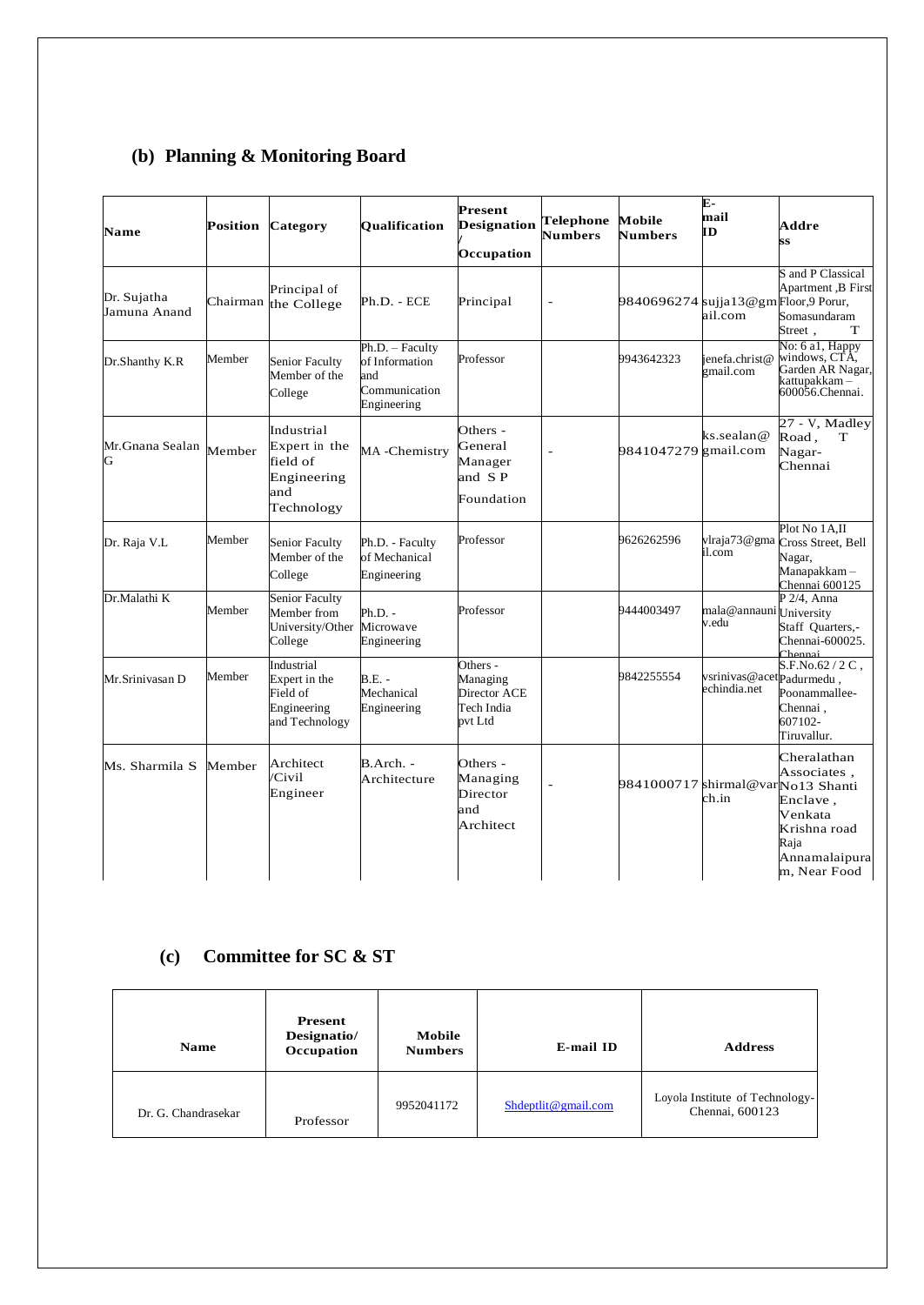| Dr. P. Balamuugan   | <b>HOD/EEE</b> | 8122551432 | mrbalap@gmail.com                   | Loyola Institute of Technology-<br>Chennai, 600123 |
|---------------------|----------------|------------|-------------------------------------|----------------------------------------------------|
| Mr. Barathi Raja K  | AP / MECH      | 9444486411 | mechdeptlit@gmail.com               | Loyola Institute of Technology-<br>Chennai, 600123 |
| Mr. D. S. Ezhumalai | AP / MECH      | 9150859787 | mechdeptlit@gmail.com               | Loyola Institute of Technology-<br>Chennai, 600123 |
| Ms. Priya SV        | HOD/S&H        | 8428979596 | ecedeptlit@gmail.com                | Loyola Institute of Technology-<br>Chennai, 600123 |
| Ms. Uma Maheswari   | AP/ECE         | 8122551432 | ${\rm eccdepth}$ $\omega$ gmail.com | Loyola Institute of Technology-<br>Chennai, 600123 |

## **(d) Grievances Redressal Committee**

| <b>Name</b>                 | <b>Present</b><br>Designatio/<br>Occupation | Mobile<br><b>Numbers</b> | E-mail ID                   | <b>Address</b>                                                       |
|-----------------------------|---------------------------------------------|--------------------------|-----------------------------|----------------------------------------------------------------------|
| Dr. Sujatha<br>Jamuna Anand | Principal                                   | 9840696274               | sujja13@gmail.com           | Loyola Institute of Technology-<br>Chennai, 600123                   |
| Dr. Lakshmipriya            | Professor                                   | 9677564228               | a.v.lakshmipriyaa@gmail.com | Loyola Institute of Technology-<br>Chennai, 600123                   |
| Mrs. Indhumathi G           | Assistant<br>Professor                      | 8754185581               | indhushine@gmail.com        | Loyola Institute of Technology-<br>Chennai, 600123                   |
| Dr. Senthilkumar            | Professor                                   | 7904219703               | $\cscdepth$ ( $@$ gmail.com | Loyola Institute of Technology-<br>Chennai, 600123                   |
| Dr. Bhuvaneshwari. G        | HOD/CSE                                     | 6383419060               | csedeptlit@gmail.com        | Loyola Institute of Technology-<br>Chennai, 600123<br>600056 Chennai |
| Mr.D.Prabhu                 | HOD/IT                                      | 9566092218               | itdeptlit@gmail.com         | Loyola Institute of Technology-<br>Chennai, 600123<br>Chennai        |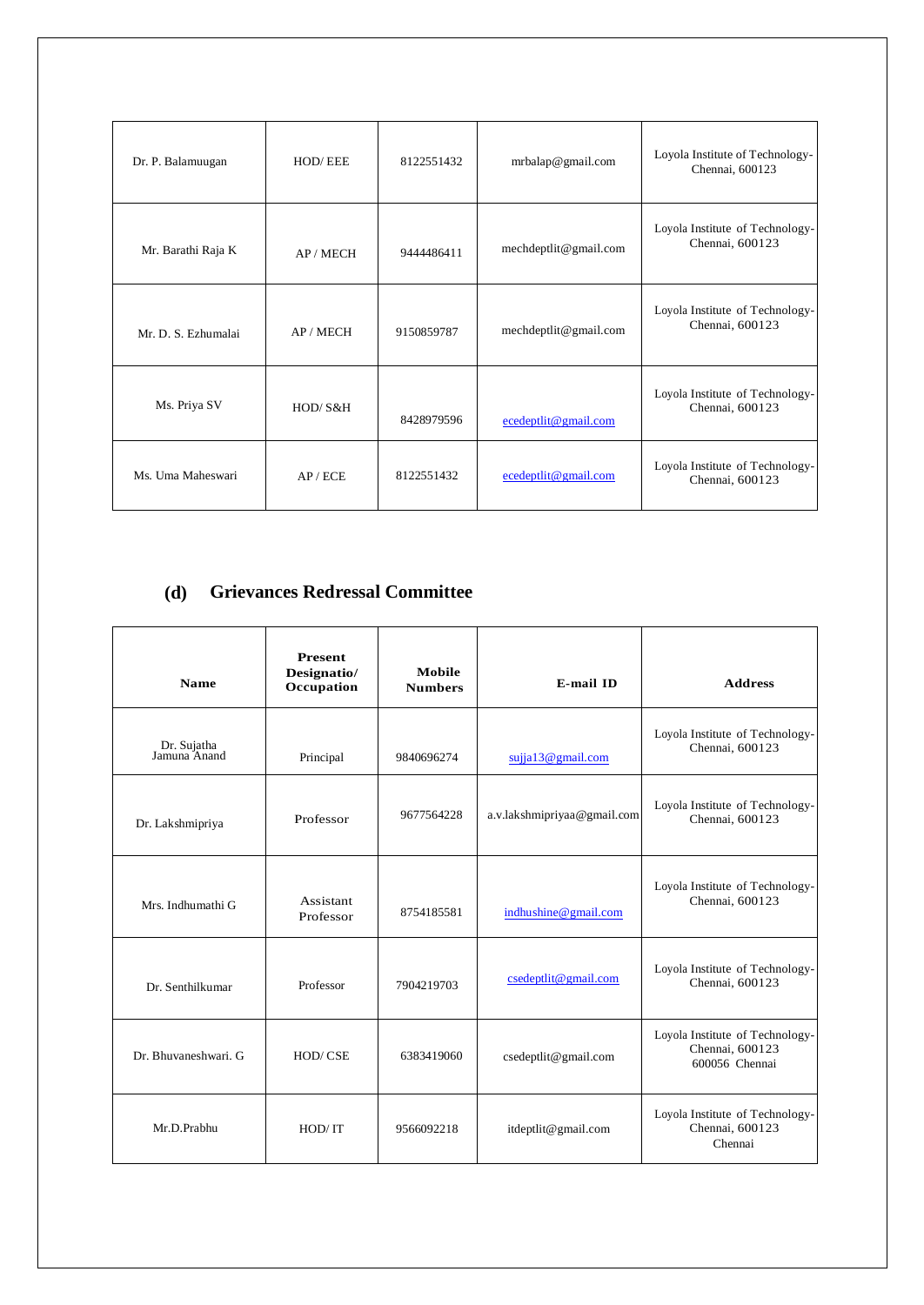| Dr. J. Babu  | Assistant<br>Professor | 7358223101 | janakibabuorg@gmail.com | Loyola Institute of Technology-<br>Chennai, 600123 |
|--------------|------------------------|------------|-------------------------|----------------------------------------------------|
| Ms. Priya SV | HOD/S&H                | 8428979596 | ecedeptlit@gmail.com    | Loyola Institute of Technology-<br>Chennai, 600123 |

# **(e) Anti Ragging Committee**

| <b>Name</b>                 | <b>Position</b> | <b>Present</b><br>Designation/<br>Occupation | <b>Mobile</b><br><b>Numbers</b> | E-mail ID                 | <b>Address</b>                                                                         |
|-----------------------------|-----------------|----------------------------------------------|---------------------------------|---------------------------|----------------------------------------------------------------------------------------|
| Dr. Sujatha Jamuna<br>Anand | Chairman        | PRINCIPAL                                    | 9840696274                      | sujja13@gmail.com         | Loyola Institute of Technology-<br>Chennai, 600123                                     |
| Ms. Nambikai Mary           | Member          | Administrator                                | 9445016734                      | litpalanchur@gmail.com    | Loyola Institute of Technology-<br>Chennai, 600123                                     |
| Mr. Palani . L              | Member          | Private                                      | 6374932873                      | Prasanth1998ipl@gmail.com | 1736, Annai Sathya Street,<br>Palanchur, -Chennai, 600123                              |
| Mr. S. Kannan               | Member          | IV year Mech                                 | 8056293380                      | kannansomu2000@gmail.com  | 648, TNHB, LIG -2, Avadi, Chennai-<br>600054                                           |
| Dr. V. L. Raja              | Member          | Professor                                    | 9626262596                      | mechdeptlit@gmail.com     | Loyola Institute of Technology-<br>Chennai, 600123                                     |
| Dr. Shanthy K.R             | Member          | <b>HOD/ECE</b>                               | 9444444763                      | jenefa.christ@gmail.com   | no 6, happy windows, cta garden, ar<br>nagar, kattupakkam-chennai<br>600056<br>Chennai |
| Mr. Kamalakannan. V         | Member          | AP S&H                                       | 9789042374                      | shdeptlit@gmail.com       | Loyola Institute of Technology-<br>Chennai, 600123                                     |
| Mr. Seshasdri, P            | Member          | LAB<br><b>ASSISTANT</b>                      | 7548854316                      | mechdeptlit@gmail.com     | Loyola Institute of Technology-<br>Chennai, 600123                                     |

## **(f) Anti Ragging Squad:**

| <b>Name</b>                 | <b>Position</b> | <b>Category</b> | Present<br><b>Designation</b><br>/ Occupation | <b>Telephone</b><br><b>Numbers</b> | Mobile<br><b>Numbers</b> | E-mail ID                    | <b>Address</b>                                                    |
|-----------------------------|-----------------|-----------------|-----------------------------------------------|------------------------------------|--------------------------|------------------------------|-------------------------------------------------------------------|
| Dr. Sujatha<br>Jamuna Anand | Chairman        | Principal       | Principal                                     | $044-$<br>26811552                 |                          | 9840696274 Sujja13@gmail.com | Loyola Institute Of<br>Technology-Chennai<br>600123<br>Tiruvallur |
| Dr. Balaji V                | Member          | HOD1            | <b>HOD</b> Mechanical                         |                                    | 9962700567               | mechdeptlit@gmail.com        | Loyola Institute Of<br>Technology-Chennai<br>600123<br>Tiruvallur |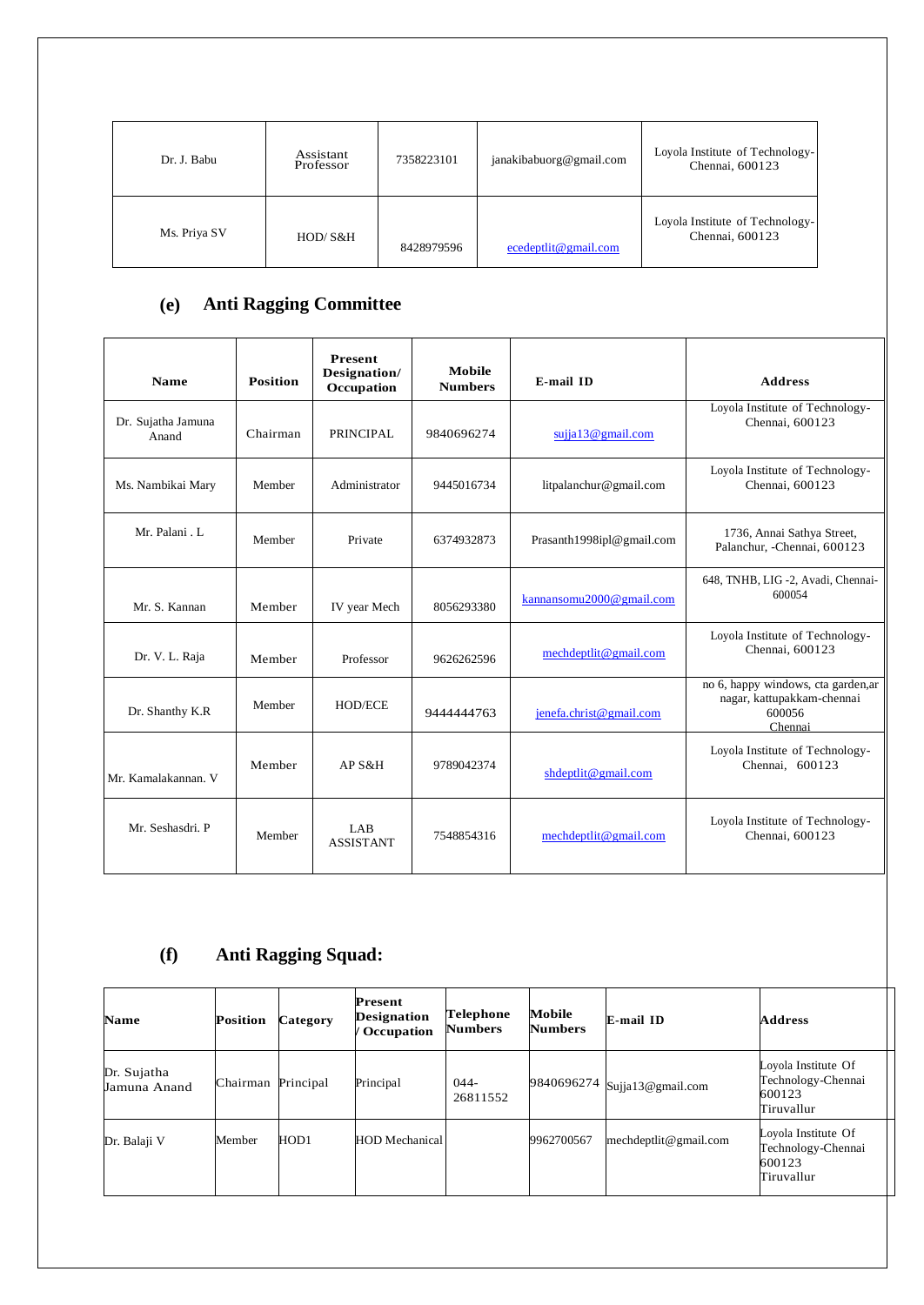| Dr.Bhuvaneswari G  | Member | HOD2                                                                | <b>HOD</b>             |                          | 6383419060 | csedeptlit@gmail.com            | 11/118,5 <sup>th</sup> Street, Periyar<br>Nagar, Saneerkuppam<br>Poonamalee,<br>600056<br>Chennai |
|--------------------|--------|---------------------------------------------------------------------|------------------------|--------------------------|------------|---------------------------------|---------------------------------------------------------------------------------------------------|
| Mrs.Priya SV       | Member | HOD2                                                                | <b>HOD ECE</b>         | $\overline{\phantom{a}}$ |            | 9841526375 ecedeptlit@gmail.com | Loyola Institute Of<br>Technology-Chennai<br>600123<br>Tiruvallur                                 |
| Mr.Bharathi Raja K | Member | Faculty<br><b>Members</b><br>(Preferably 2<br>Male and 2<br>Female) | <b>AP MECH</b>         |                          | 9444486411 | mechdeptlit@gmail.com           | Loyola Institute Of<br>Technology-Chennai<br>600123<br>Tiruvallur                                 |
| Mr. Prabhu D       | Member | Faculty<br>members<br>(Preferably 2<br>Male and 2<br>Female)        | Assistant<br>Professor |                          | 9566092218 | itdeptlit@gmail.com             | new no 3, old no 22, old<br>township road, Ambattur<br>Chennai.<br>600053<br>Chennai              |
| Mrs. Kumutha R     | Member | Faculty<br>members<br>(Preferably<br>2 Male and<br>2 Female)        | <b>AP MECH</b>         | $\sim$                   | 9994585499 | mechdeptlit@gmail.com           | Loyola Institute Of<br>Technology-Chennai<br>600123<br>Tiruvallur                                 |
| Mr. Seshadri P     | Member | Non-Teaching<br>Faculty                                             | Lab Assistant          |                          | 7548854316 | litprincipaloffice@gmail.com    | Loyola Institute Of<br>Technology-Chennai<br>600123<br>Tiruvallur                                 |

# **(g) Internal Quality Assurance Cell (IQAC) :**

| <b>Name</b>      | <b>Present</b><br>Designation/<br>Occupation | Mobile<br><b>Numbers</b> | E-mail ID             | <b>Address</b>                                     |
|------------------|----------------------------------------------|--------------------------|-----------------------|----------------------------------------------------|
| Dr. Senthilkumar | Professor                                    | 7904219703               | csedeptlit@gmail.com  | Loyola Institute of Technology-<br>Chennai, 600123 |
| Dr. Lakshmipriya | Professor                                    | 9677564228               | ecedeptlit@gmail.com  | Loyola Institute of Technology-<br>Chennai, 600123 |
| Dr. V. L. Raja   | Professor                                    | 9626262596               | mechdeptlit@gmail.com | Loyola Institute of Technology-<br>Chennai, 600123 |
| Dr.Shanthi       | Associate<br>Professor                       | 9677564228               | ecedeptlit@gmail.com  | Loyola Institute of Technology-<br>Chennai, 600123 |
| Dr.Karthikeyan   | <b>Assistant Professor</b>                   | 9445753248               | shdeptlit@gmail.com   | Loyola Institute of Technology-<br>Chennai, 600123 |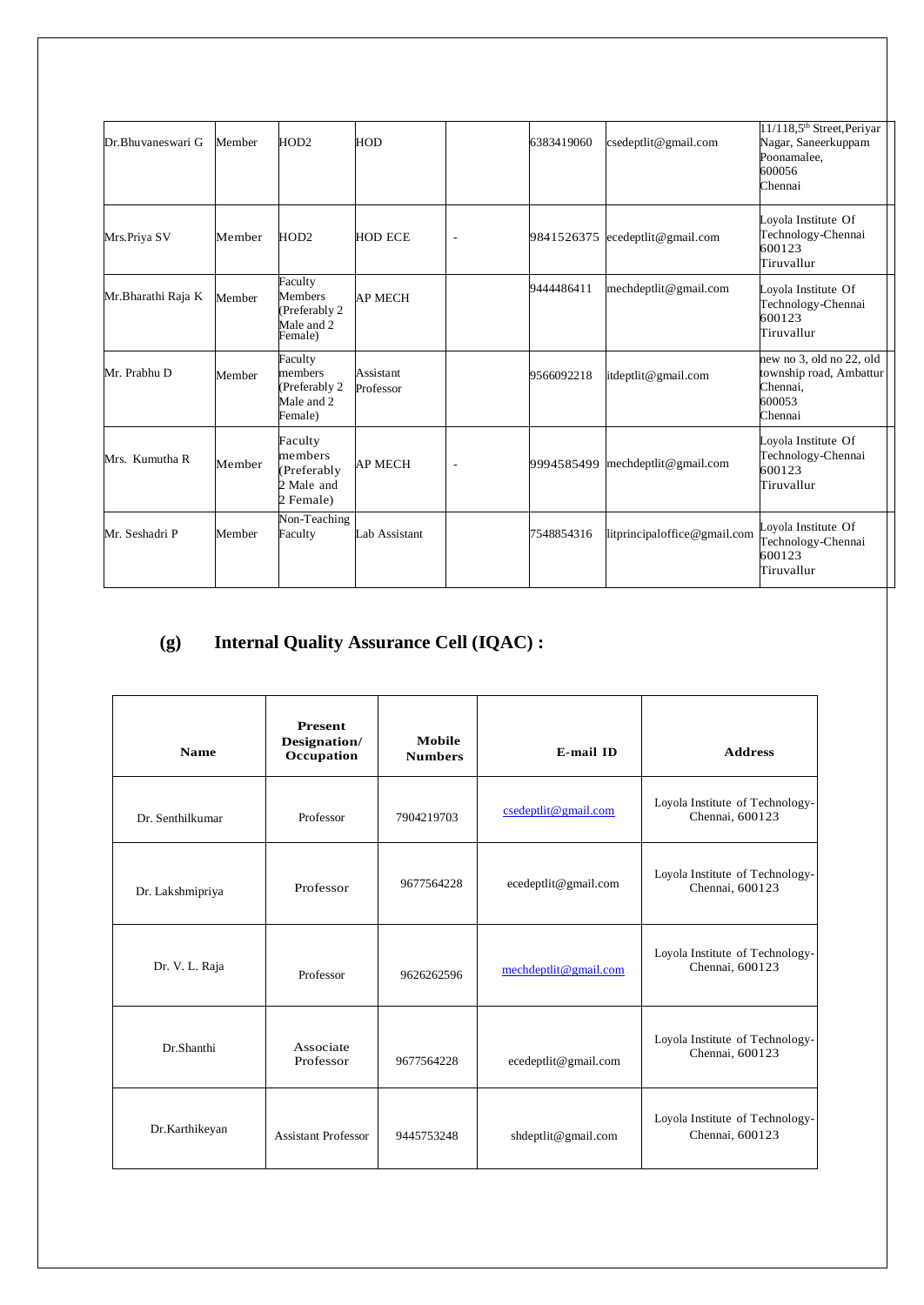| Dr.Chandrasekar | <b>Assistant Professor</b> | 9952041172 | shdeptlit@gmail.com | Loyola Institute of Technology-<br>Chennai, 600123 |
|-----------------|----------------------------|------------|---------------------|----------------------------------------------------|
|-----------------|----------------------------|------------|---------------------|----------------------------------------------------|

# **(h) Discipline & Student Welfare Committee**

| <b>Sl.No. Name</b> |                             | <b>Position</b> | Category                                    | Telephone<br><b>Numbers</b> | Mobile<br><b>Numbers</b> | E-mail ID                               | <b>Address</b>                                                                    |  |
|--------------------|-----------------------------|-----------------|---------------------------------------------|-----------------------------|--------------------------|-----------------------------------------|-----------------------------------------------------------------------------------|--|
| 1                  | Mr.Sathish.M                | Member          | Head of the<br>Department                   |                             | 9600792751               | civildeptlit12@gmail.com                | Loyola Institute Of<br>Technology-Chennai<br>600123<br>Tiruvallur                 |  |
| 2                  | Dr.Balaji.V                 | Member          | Head of the<br>Department                   | $\overline{\phantom{a}}$    | 9962700567               | mechdeptlit@gmail.com                   | Loyola Institute Of<br>Technology-Chennai<br>600123<br>Tiruvallur                 |  |
| 3                  | Mrs.Bhuvaneshwari.G         | Member          | Head of the<br>Department                   |                             | 9444749544               | csedeptlit@gmail.com                    | Loyola Institute Of<br>Technology-Chennai<br>600123<br>Tiruvallur                 |  |
| $\overline{4}$     | Dr. Sujatha Jamuna<br>Anand | Chairman        | Principal                                   | $044 -$<br>26811552         | 9840696274               | sujja13@gmail.com                       | Loyola Institute Of<br>Technology-Chennai<br>600123<br>Tiruvallur                 |  |
| 5                  | Dr.Isac PaulRaj.E           | Member          | Senior Faculty                              | L,                          |                          | 9442721543 handslit@gmail.com           | Loyola Institute Of<br>Technology-Chennai<br>600123<br>Tiruvallur                 |  |
| 6                  | Mr.Prabhu.D                 | Member          | Student<br>Counsellor(Staff)                |                             | 9566092218               | litprincipaloffice@gmail.com            | Loyola Institute Of<br>Technology-Chennai<br>600123<br>Tiruvallur                 |  |
| $\tau$             | Mrs.Pavithra                | Member          | Lady<br>Faculty<br>Member                   |                             |                          | 9976045240 litprincipaloffice@gmail.com | Loyola Institute Of<br>Technology-Chennai<br>600123<br>Tiruvallur                 |  |
| 8                  | Ms.Philominal.P             | Member          | Warden/Deputy<br>Warden of Girls<br>Hostel  | $044 -$<br>26811552         | 6377524956               | litprincipaloffice@gmail.com            | Loyola Institute Of<br>Technology-Chennai<br>600123<br>Tiruvallur                 |  |
| 9                  | Mr.Alpha Kevin.GA           | Member          | Warden/Deputy<br>Warden of Boys<br>Hostel   |                             | 9600860491               | litprincipaloffice@gmail.com            | Loyola Institute Of<br>Technology-Chennai<br>600123<br>Tiruvallur                 |  |
| 10                 | Mr.Sadhasiyam.M             | Member          | Warden / Deputy<br>Warden of Boys<br>Hostel |                             | 9629874053               | litprincipaloffice@gmail.com            | No 288, New Street.<br>Vaniputhur Vill.<br>Taluk Vaniambadi-<br>Tirupathur 635751 |  |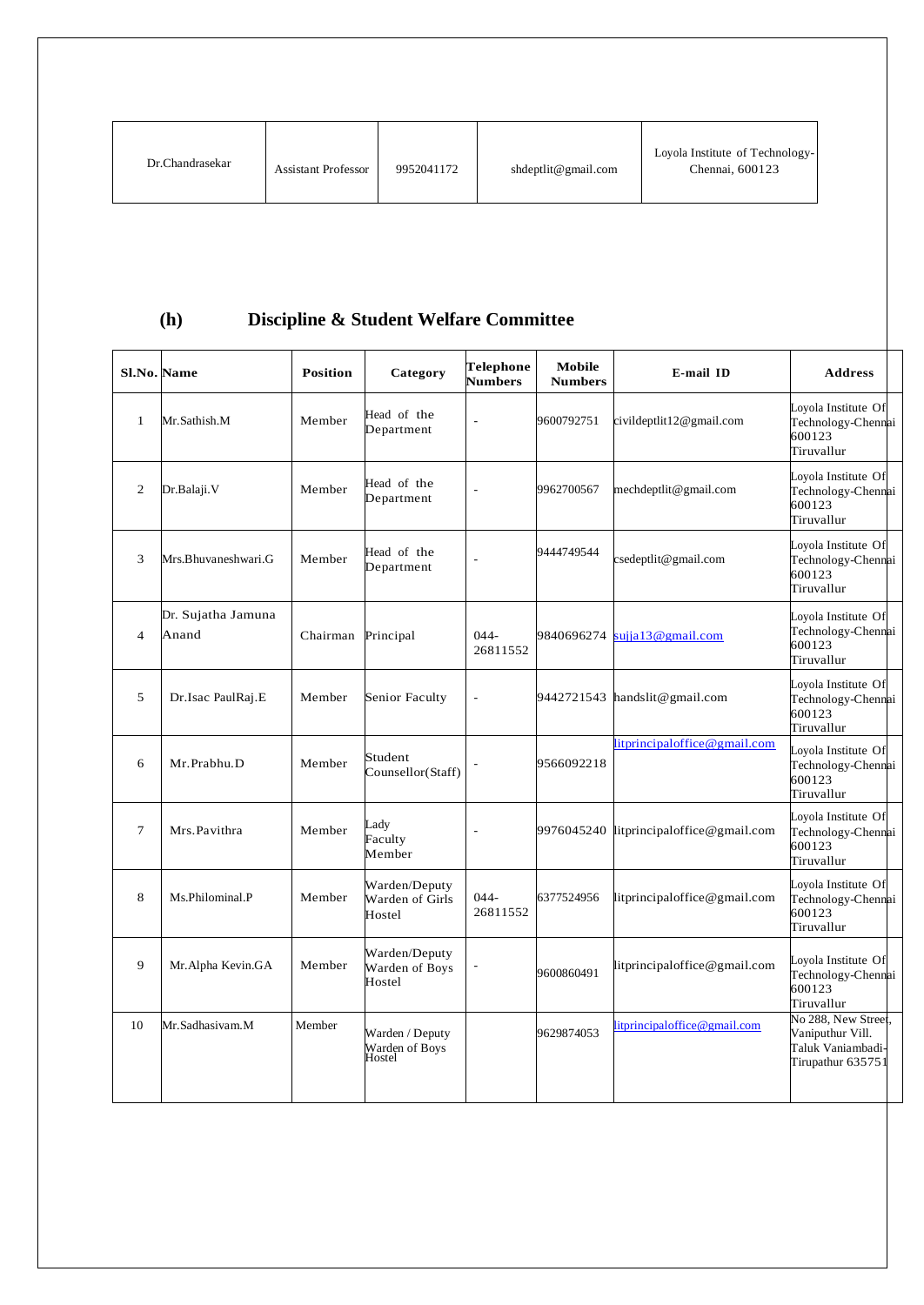| Sl.No.         | <b>Name</b>                 | Category | <b>Present</b><br><b>Designation</b><br>Occupation | <b>Telephone</b><br><b>Numbers</b> | Mobile<br><b>Numbers</b> | E-mail ID               | <b>Address</b>                                                                                                   |  |
|----------------|-----------------------------|----------|----------------------------------------------------|------------------------------------|--------------------------|-------------------------|------------------------------------------------------------------------------------------------------------------|--|
| $\mathbf{1}$   | Dr. Shanthy K R             | Member   | Professor                                          |                                    | 9444444763               | jenefa.christ@gmail.com | No: 6 a1, Happy<br>windows, CTA, Garden<br>AR Nagar, kattupakkam -<br>600056.Chennai                             |  |
| 2              | Mrs.Indhumathi G            | Member   | Assistant<br>Professor                             |                                    | 8754185581               | indhushine@gmail.com    | Loyola Institute Of<br>Technology-Chennai<br>600123<br>Tiruvallur                                                |  |
| 3              | Dr.Balamurugan P            | Member   | Associate<br>Professor                             |                                    | 8122551432               | mrbalap@gmail.com       | Plot No 24, Ramachandra<br>Nagar<br>3rdStreet, Iyyapanthangal,<br>Chennai<br>60056                               |  |
| $\overline{4}$ | Dr.Bhuvaneshwari G Member   |          | Others-HOD                                         |                                    | 9444749544               | csedeptlit@gmail.com    | Loyola Institute Of<br>Technology-Chennai<br>600123<br>Tiruvallur                                                |  |
| 5              | Dr.Lakshmi Priya            | Member   | Professor                                          |                                    | 9841985122               | ecedeptlit@gmail.com    | Loyola Institute Of<br>Technology-Chennai<br>600123<br>Tiruvallur                                                |  |
| 6              | Dr. Balaji V                | Member   | Professor                                          |                                    | 9962700567               | mechdeptlit@gmail.com   | Loyola Institute Of<br>Technology-Chennai<br>600123<br>Tiruvallur                                                |  |
| 5              | Ms. Priya SV                | Member   | Associate<br>Professor                             | ٠                                  | 8428979596               | ecedeptlit@gmail.com    | Loyola Institute Of<br>Technology-Chennai<br>600123<br>Tiruvallur                                                |  |
| 6              | Dr. Sujatha<br>Jamuna Anand | Chairman | Principal                                          | $\overline{\phantom{a}}$           | 9840696274               | sujja13@gmail.com       | S and P Classical<br>Apartments, B<br>First Floor, 9 Porur<br>Somasundaram Street.<br>T Nagar-Chennai,<br>600017 |  |

# **(i) Complaints & Redressal Committee**

# **(i) Frequency of Board Meetings**

| Governing Council           | Once a year |
|-----------------------------|-------------|
| Planning & Monitoring Board | Once a year |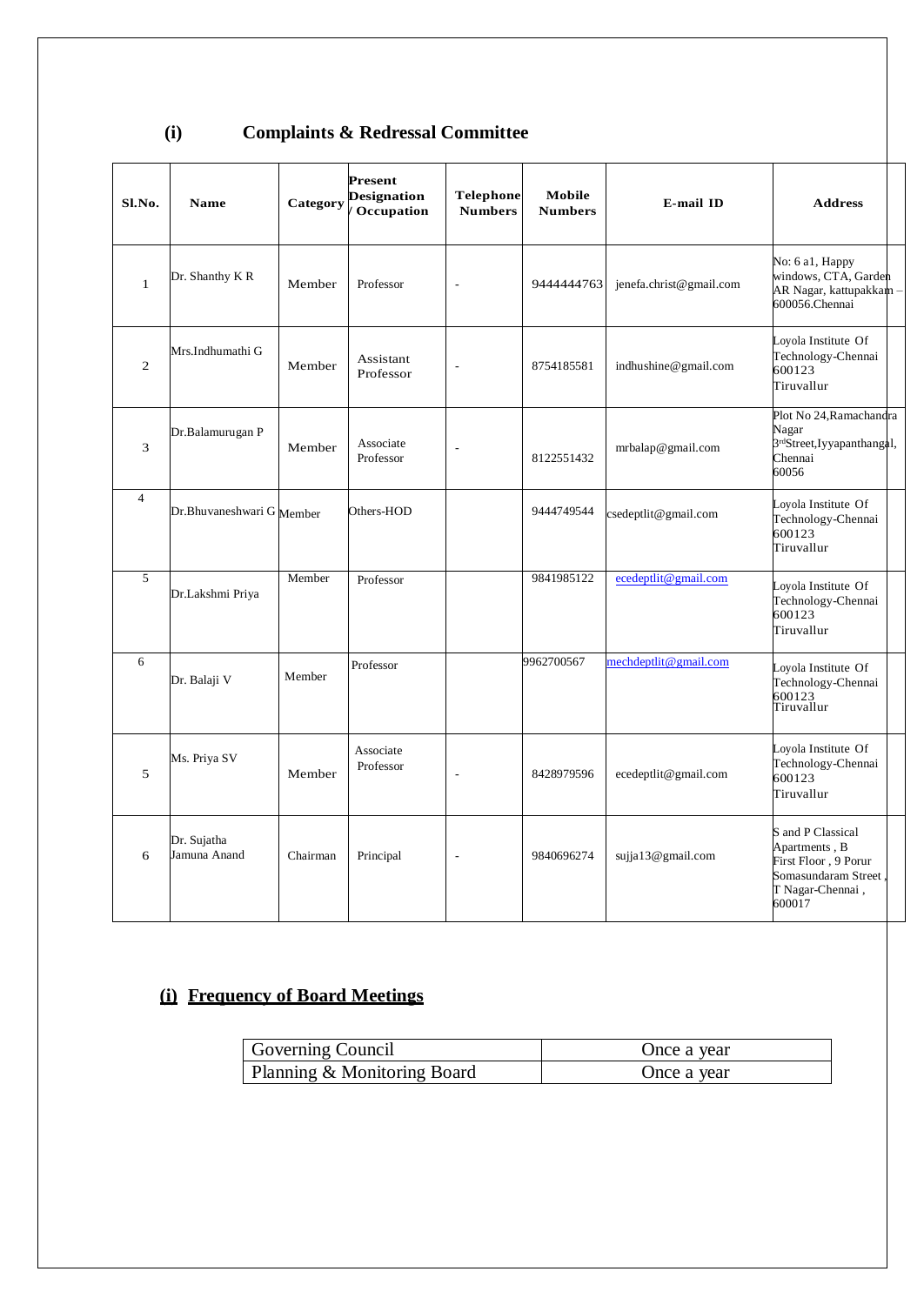### **(j) Nature and Extent of Involvement of Faculty and Students in Academic Affairs / Improvements**

Students participate in regular feedbacks on their courses. The Faculty gives feedback on curriculum revisions, new teaching methodology and examines the potential new subjects.

### **IV Faculty**

#### CSE DEPARTMENT

| Sl.No | <b>FACULTY NAME</b>   | <b>DESIGNATION</b>         |
|-------|-----------------------|----------------------------|
| 1.    | Dr.G.Bhuvaneswari     | Professor                  |
| 2.    | Dr.R.Senthil Kumar    | Professor                  |
| 3.    | Mrs.J.Savija.         | <b>Assistant Professor</b> |
| 4.    | Mr.V.Ramachandran     | <b>Assistant Professor</b> |
| 5.    | Mr.B.Yuvaraj          | <b>Assistant Professor</b> |
| 6.    | Mrs.N.Pavithra        | <b>Assistant Professor</b> |
| 7.    | Mrs.C. Kudiyarasudevi | <b>Assistant Professor</b> |
| 8.    | Mr.S.Noor<br>Mohammed | <b>Assistant Professor</b> |
| 9.    | Mr.B.Manigandan       | <b>Assistant Professor</b> |

#### CIVIL DEPARTMENT

| SL.<br>$\overline{NO}$ | <b>FACULTY NAME</b>  | <b>DESIGNATION</b>         |
|------------------------|----------------------|----------------------------|
|                        | 1. Mr. Yuvaraj, R    | <b>Assistant Professor</b> |
|                        | 2. Mr. Shyam kumar R | <b>Assistant Professor</b> |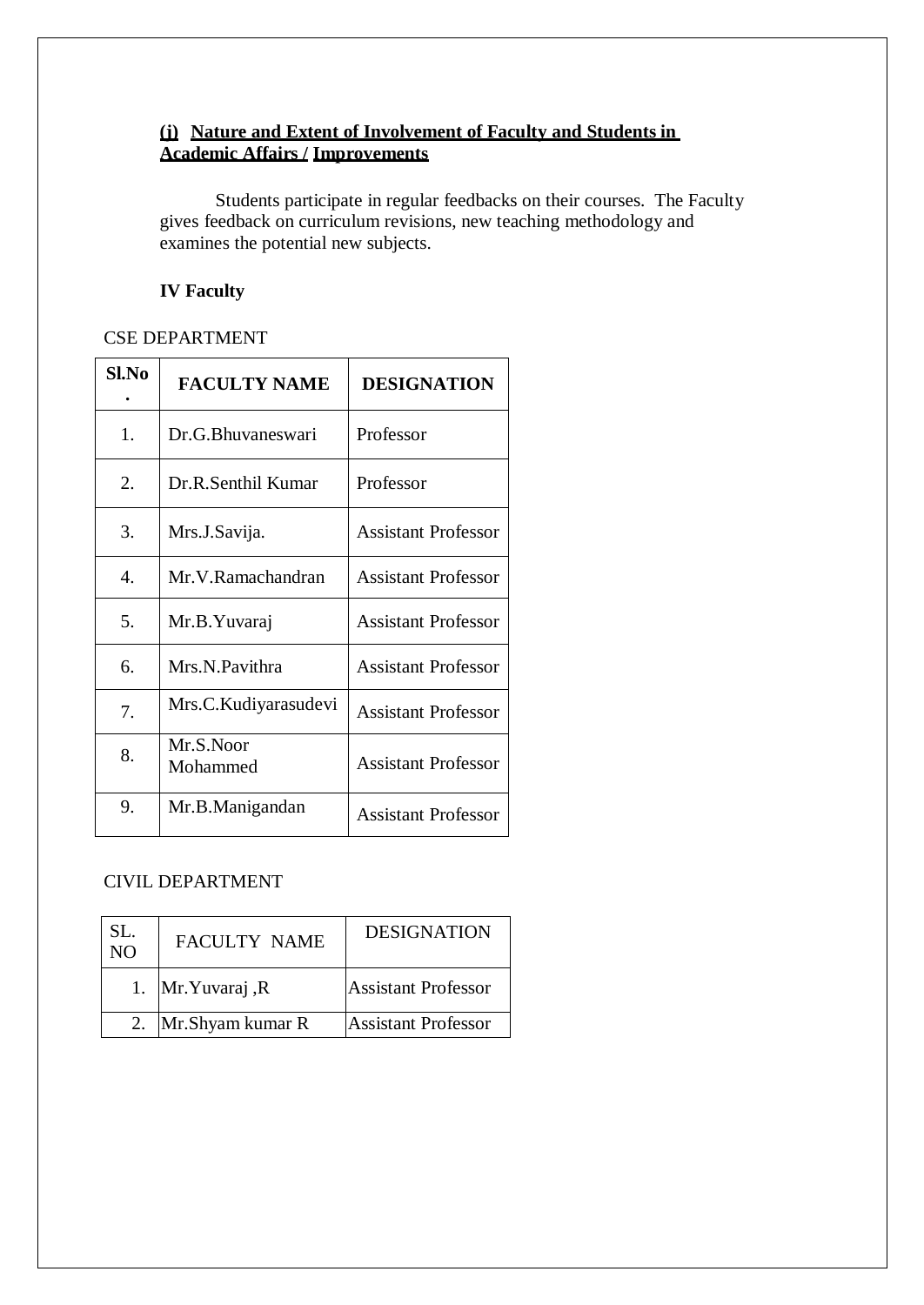## EEE DEPARTMENT

| Sl.No. | <b>FACULTY</b><br><b>NAME</b>     | <b>DESIGNATION</b>         |
|--------|-----------------------------------|----------------------------|
| 1.     | Dr. Balamurugan P                 | Associate Professor        |
| 2.     | Dr. G. Soorya Priya               | <b>Associate Professor</b> |
| 3.     | Sr.P.Pradeeba                     | Assistant Professor        |
| 4.     | Mr. R. Siva Kumar                 | Assistant Professor        |
| 5.     | Mrs. K. Bhanu Teja                | <b>Assistant Professor</b> |
| 6.     | Mr. V. Karthikeyan                | <b>Assistant Professor</b> |
| 7.     | Ms. Hanest Angel<br>Priyadarshini | <b>Assistant Professor</b> |
| 8.     | Mrs. J. Vinotha                   | <b>Assistant Professor</b> |
| 9.     | Mrs. Indhu R                      | Assistant Professor        |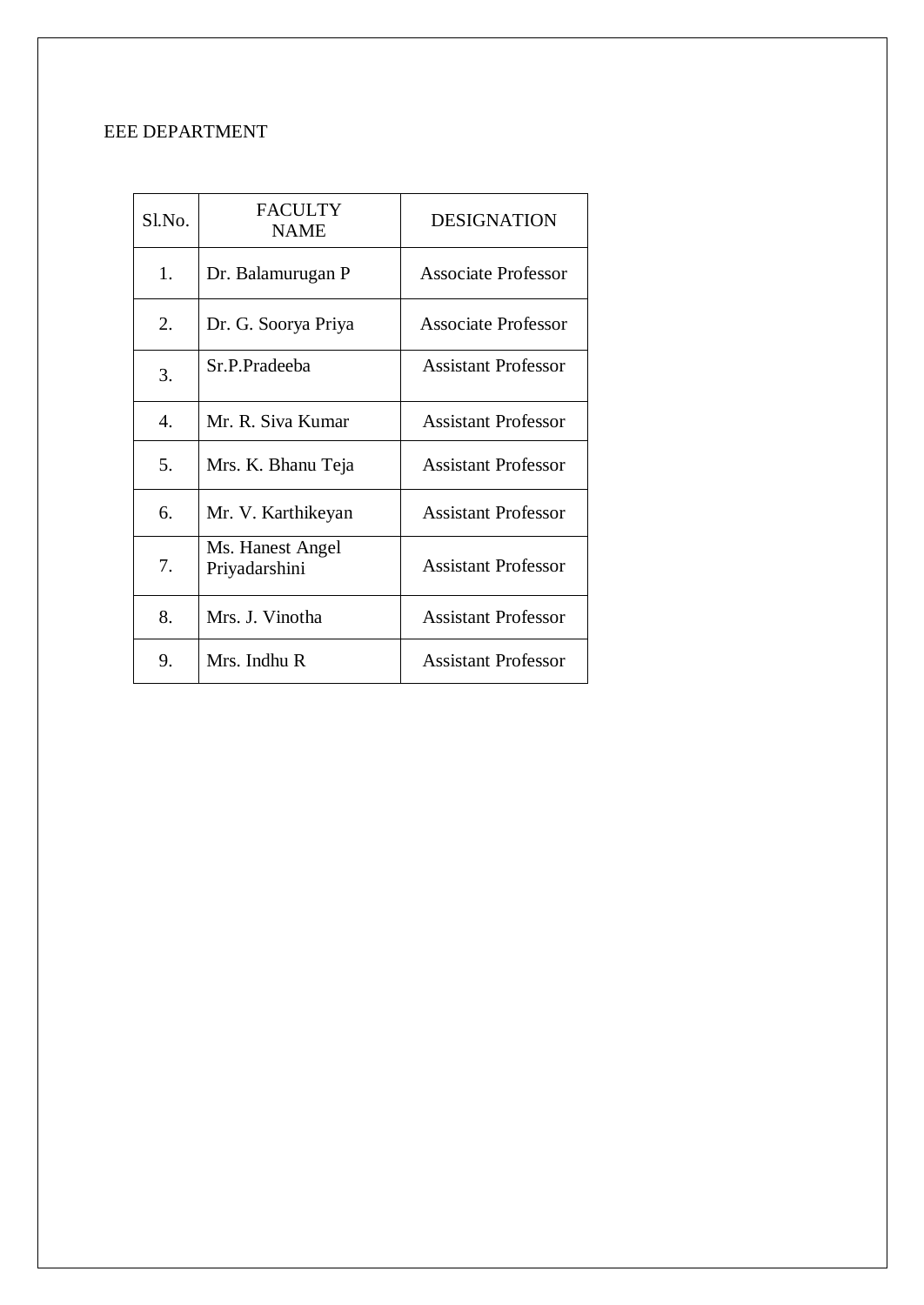## ECE DEPARTMENT

| $S1$ .<br>No.  | <b>FACULTY NAME</b>       | <b>DESIGNATION</b> |
|----------------|---------------------------|--------------------|
| 1              | Dr.Sujatha Jammuna Anand  | Professor          |
| $\overline{2}$ | Dr. R.D.Dhinakaran Samuel | Professor          |
| 3              | Dr. K.R. Shanthy          | Professor          |
| $\overline{4}$ | Dr. A. Lakshmi priya      | Professor          |
| 5              | Dr.K.Murugesan            | Professor          |
| 6              | Dr. K. Gokul Kannan       | Asst.Professor     |
| 7              | Mrs. S.V Priya            | Asst.Professor     |
| 8              | Mrs. G. Indhumathi        | Asst.Professor     |
| 9              | Mr. M. Varadharajan       | Asst.Professor     |
| 10             | Ms. A. Jasmine            | Asst.Professor     |
| 11             | Mr. A. Mahadevan.         | Asst.Professor     |
| 12             | Mrs. R. Uma Maheswari     | Asst.Professor     |
| 13             | Rev. Sr. . Nambikai mary  | Asst.Professor     |
| 14             | Mrs. B. Priyadharshini    | Asst.Professor     |
| 15             | Ms. R. Sharmi             | Asst.Professor     |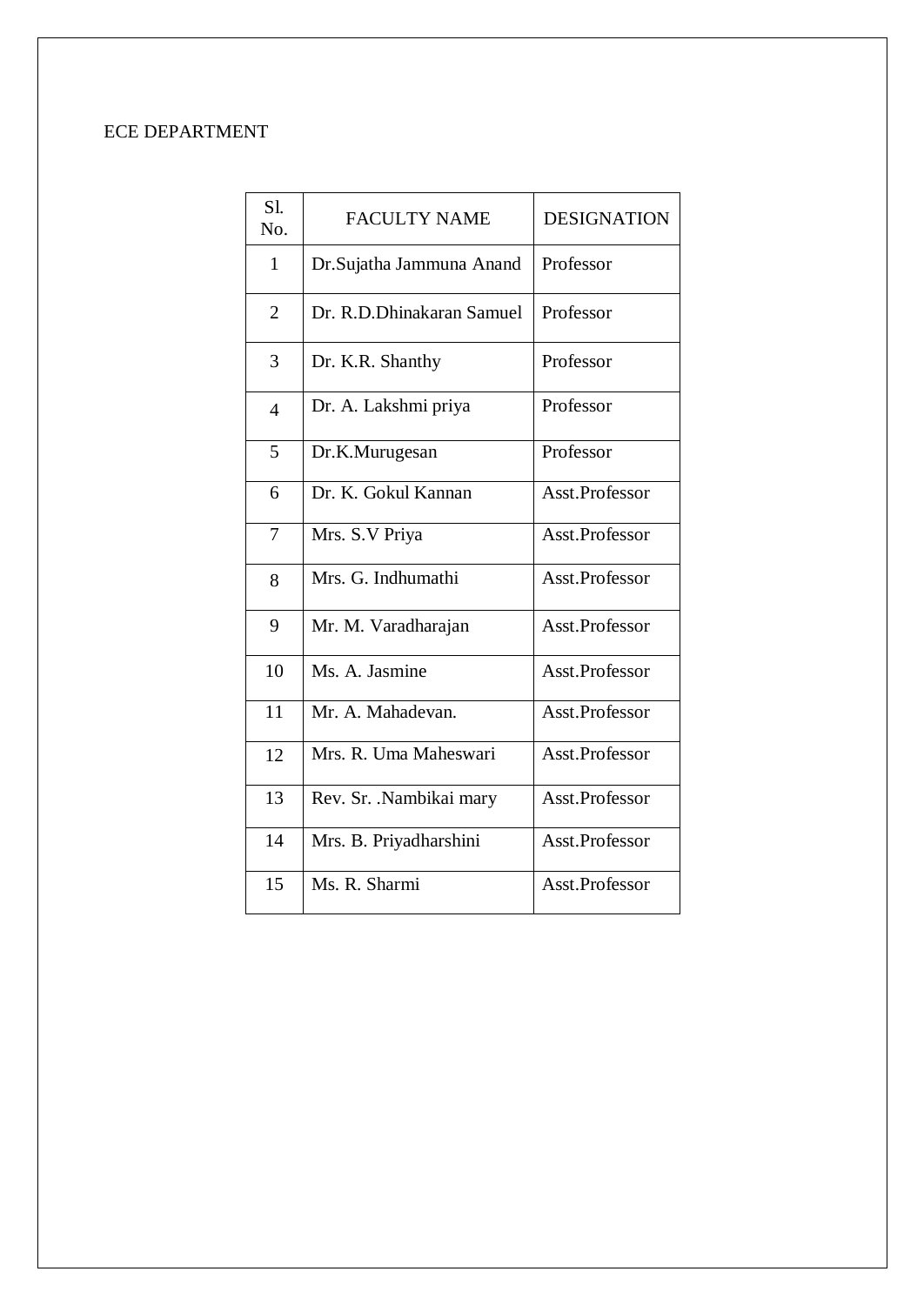## MECHANICAL DEPARTMENT

| SL.NO. | <b>FACULTY NAME</b>         | <b>DESIGNATION</b>         |
|--------|-----------------------------|----------------------------|
| 3.     | Dr. V. Balaji               | Professor                  |
| 4.     | Dr. V. L. Raja              | Professor                  |
| 5.     | Dr. I. Daniel Lawrence      | <b>Associate Professor</b> |
| 6.     | Mr. K. Barathi Raja         | Assistant Professor        |
| 7.     | Mrs.R. Kumutha              | <b>Assistant Professor</b> |
| 8.     | Mr. A. Anbazhagan           | <b>Assistant Professor</b> |
| 9.     | Mr. J. Allen Jeffrey        | <b>Assistant Professor</b> |
| 10.    | Mr.D.S.Ezhumalai            | <b>Assistant Professor</b> |
| 11.    | Mr. A. Siva Kumar           | <b>Assistant Professor</b> |
| 12.    | Mr. R.Naveen Kumar          | <b>Assistant Professor</b> |
| 13.    | Mr. A. Anbarasan            | <b>Assistant Professor</b> |
| 14.    | Mr. K.<br>Thanigavelmurugan | <b>Assistant Professor</b> |
| 15.    | Mr. Gnanaraj. J             | <b>Assistant Professor</b> |
| 16.    | Mr. D.M.Madhuvanesan        | <b>Assistant Professor</b> |
| 17.    | Mr.A. Manigandan            | <b>Assistant Professor</b> |
| 18.    | Mr.S. Rajadurai             | <b>Assistant Professor</b> |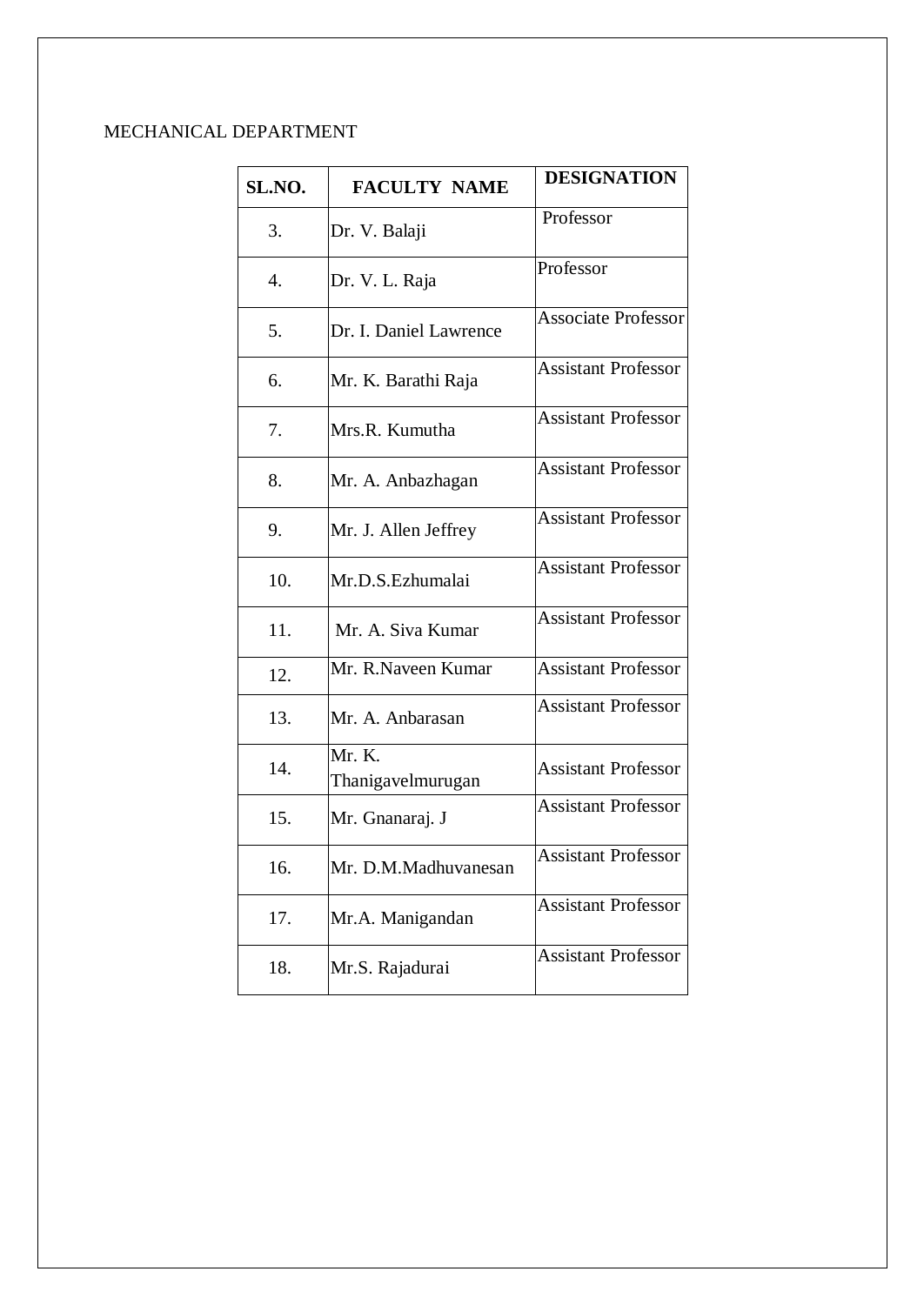## IT DEPARTMENT

| Sl.No.           | <b>FACULTY NAME</b>       | <b>DESIGNATION</b>         |
|------------------|---------------------------|----------------------------|
| 1.               | Dr.K.Subashini            | Professor                  |
| 2.               | Mr.Prabhu.D               | <b>Assistant Professor</b> |
| 3.               | Sr.J. Arokia Johneyrani   | <b>Assistant Professor</b> |
| $\overline{4}$ . | Ms. Sarojini Premalatha J | Assistant Professor        |
| 5.               | Ms. Abirami G             | <b>Assistant Professor</b> |
| 6.               | Ms.Bibija.J               | <b>Assistant Professor</b> |
| 7.               | Ms. Adlin Layola J. A     | <b>Assistant Professor</b> |
| 8.               | Ms. Vanitha B             | <b>Assistant Professor</b> |
| 9.               | Ms.Fathima E              | <b>Assistant Professor</b> |

## S&H DEPARTMENT

| S.NO           | <b>FACULTY NAME</b> | <b>DESIGNATION</b>         |  |  |  |
|----------------|---------------------|----------------------------|--|--|--|
|                | <b>PHYSICS</b>      |                            |  |  |  |
| 1              | Dr.E.Isac paulraj   | Professor                  |  |  |  |
| $\overline{2}$ | Dr. Premkumar       | <b>Assistant Professor</b> |  |  |  |
| 3              | Mr.M.Lawrence       | <b>Assistant Professor</b> |  |  |  |
|                | <b>MATHS</b>        |                            |  |  |  |
| 4              | Dr.Karthikeyan      | <b>Assistant Professor</b> |  |  |  |
| 5              | Mr. Kamalakannan    | <b>Assistant Professor</b> |  |  |  |
| 6              | Mrs.Nivedha         | <b>Assistant Professor</b> |  |  |  |
| 7              | Mr.Kannan           | <b>Assistant Professor</b> |  |  |  |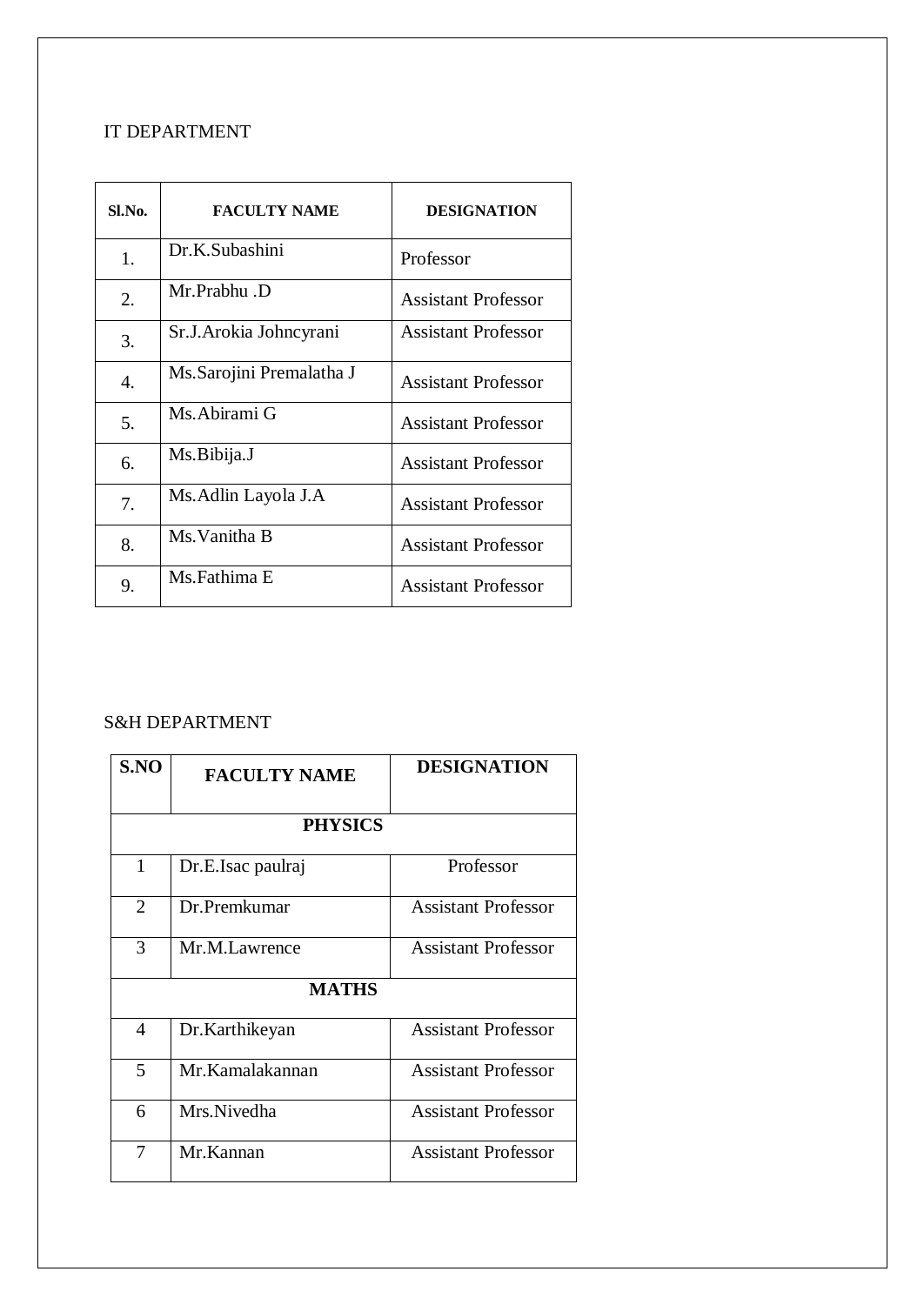| <b>CHEMISTRY</b> |                            |                            |  |  |
|------------------|----------------------------|----------------------------|--|--|
| 8                | Dr.Babu                    | <b>Assistant Professor</b> |  |  |
| <b>ENGLISH</b>   |                            |                            |  |  |
| 9                | Mr.Rajesh                  | <b>Assistant Professor</b> |  |  |
| 10               | Ms. Abiramya               | <b>Assistant Professor</b> |  |  |
|                  | <b>GENERAL ENGINEERING</b> |                            |  |  |
| 11               | Mr.M.I.Alwin               | <b>Assistant Professor</b> |  |  |
| 12               | Mr.Lokesh                  | <b>Assistant Professor</b> |  |  |
| 13               | Mr.Rajendran               | <b>Assistant Professor</b> |  |  |
| 14               | Mr.Sathishkumar            | <b>Assistant Professor</b> |  |  |
| 15               | MrsS.Deeparani             | <b>Assistant Professor</b> |  |  |
| 16               | Ms. Udith Emmimal I        | <b>Assistant Professor</b> |  |  |
| 17               | Mr.Jaganathan J            | <b>Assistant Professor</b> |  |  |
|                  | AI&DS                      |                            |  |  |
| 18               | Dr.Chandrasekar            | <b>Associate Professor</b> |  |  |
| 19               | Mr.Y.Peer mohideen         | <b>Assistant Professor</b> |  |  |

#### MBA DEPARTMENT

| Sl.No.           | <b>FACULTY NAME</b> | <b>DESIGNATION</b>         |
|------------------|---------------------|----------------------------|
| 1.               | Sr.Selin Mary       | <b>Assistant Professor</b> |
| $\overline{2}$ . | Sr. Arul Selvi      | <b>Assistant Professor</b> |
| 3.               | Dr. Bhayana, B      | <b>Assistant Professor</b> |
| 4.               | Mrs.J.Lakshmi       | <b>Assistant Professor</b> |
| 5.               | Ms. Princy          | <b>Assistant Professor</b> |
| 6.               | Mrs. Arya Shree     | <b>Assistant Professor</b> |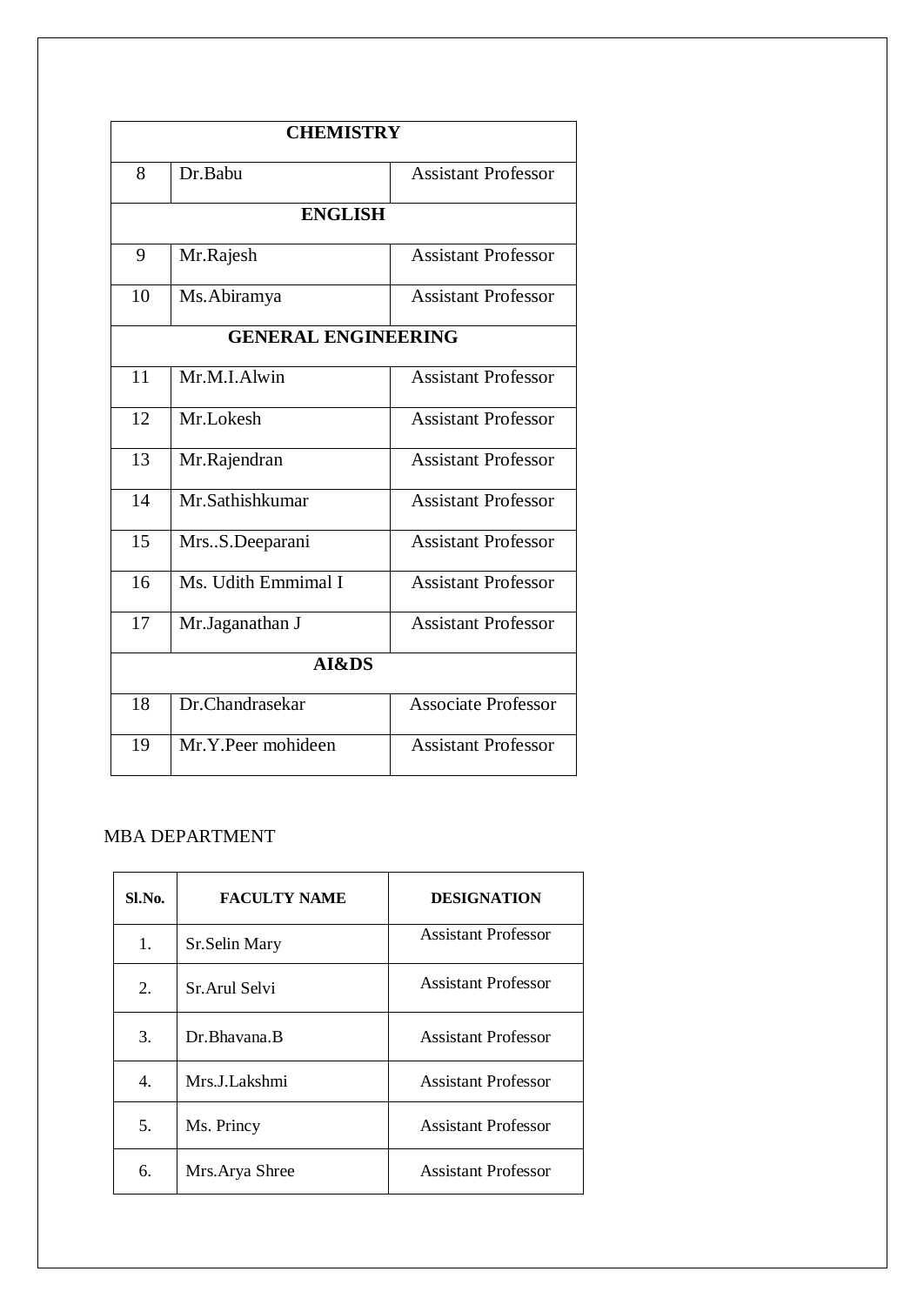#### **V Administration**

Correspondent Rev : Sr.Teresa M K Administrator Rev. : Sr.Nambikkai Mary Director : Dr Ramachandran Principal : Dr Sujatha Jamuna Anand

#### **VI Programmes**

|    |        | Sl.No. Degree Name of the Course         | <b>Intake Sought 2018-</b> |  |
|----|--------|------------------------------------------|----------------------------|--|
| 2. | B.E.   | Computer Science and Engineering         | 60                         |  |
| 3. | B.E.   | Electrical and Electronics               | 60                         |  |
| 4. | B.E.   | Electronics and Communication            | 60                         |  |
| 5. | B.E.   | Mechanical Engineering                   | 60                         |  |
| 6. |        | <b>B.Tech.</b> Information Technology    | 60                         |  |
|    | M.B.A. | <b>Master of Business Administration</b> | 60                         |  |

#### **VII Details of Fees and Time Schedule for Payment of Fees**

- $\triangleright$  Fees payable in thousands of Indian Rupees at the beginning of each term are as mentioned below
- $\triangleright$  Fees As Fixed by the Government of Tamilnadu

#### **Scholarships/Loan Facility**

- $\triangleright$  Scholarships are awarded by the Institute to students on merit-cummeans basis.
- $\triangleright$  Students will be assisted to apply for government Scholarship
- $\triangleright$  The Institute will facilitate the process of obtaining educational loans from banks.

| Sl.<br>No. | <b>Name of Programme</b>     | Year     | <b>No. of Seats</b><br><b>Sanctioned</b> | $\blacksquare$ No. of<br><b>Students</b> |
|------------|------------------------------|----------|------------------------------------------|------------------------------------------|
|            |                              |          |                                          | <b>Admitted</b>                          |
|            |                              | $2021 -$ | 300                                      | 251                                      |
|            | <b>Undergraduate Courses</b> | 22       |                                          |                                          |
|            | BE/B.Tech                    |          |                                          |                                          |
|            |                              | $2021 -$ | 60                                       | 60                                       |
|            | <b>Post Graduate Courses</b> | 22       |                                          |                                          |

#### **VIII Admissions**